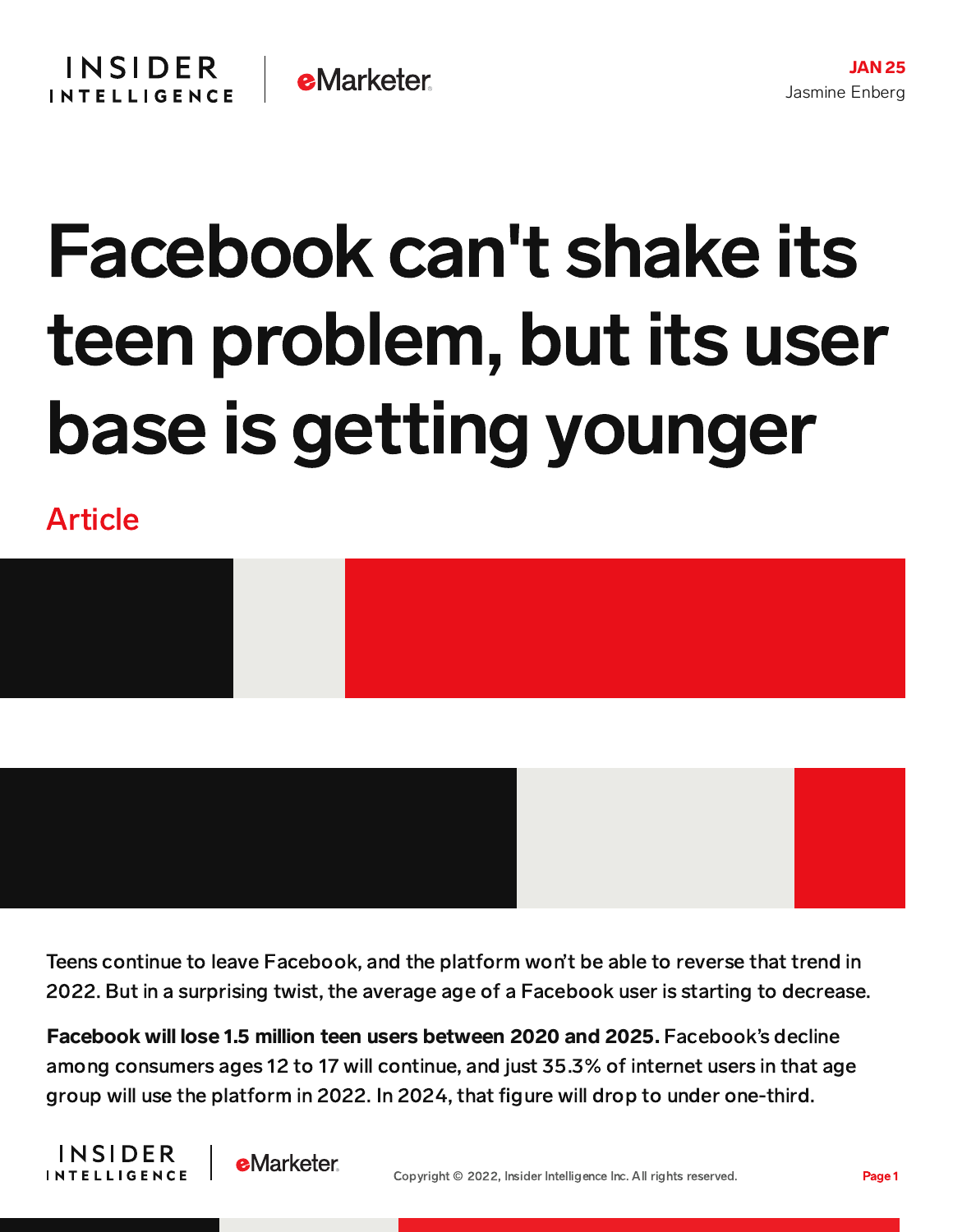Teen Social Network Users in the US, by Platform, 2020-2025



There will be more Gen Z than baby boomer Facebook users by 2023. Facebook may be losing teen users, but its user base is still getting younger. Next year, there will be 34.7 million US Gen Z Facebook users versus 33.1 million US baby boomer users, and that gap will widen through 2025. Aging is the key driver here: Gen Z is growing up, and as they do, some will join (or rejoin) Facebook. Baby boomers are also growing older and aging out of social media.





Note: individuals who access their Facebook account via any device at least once per month; \*born between 1946 and 1964; \*\*born between 1997 and 2012 Source: eMarketer, November 2021

T11743

eMarketer | InsiderIntelligence.com